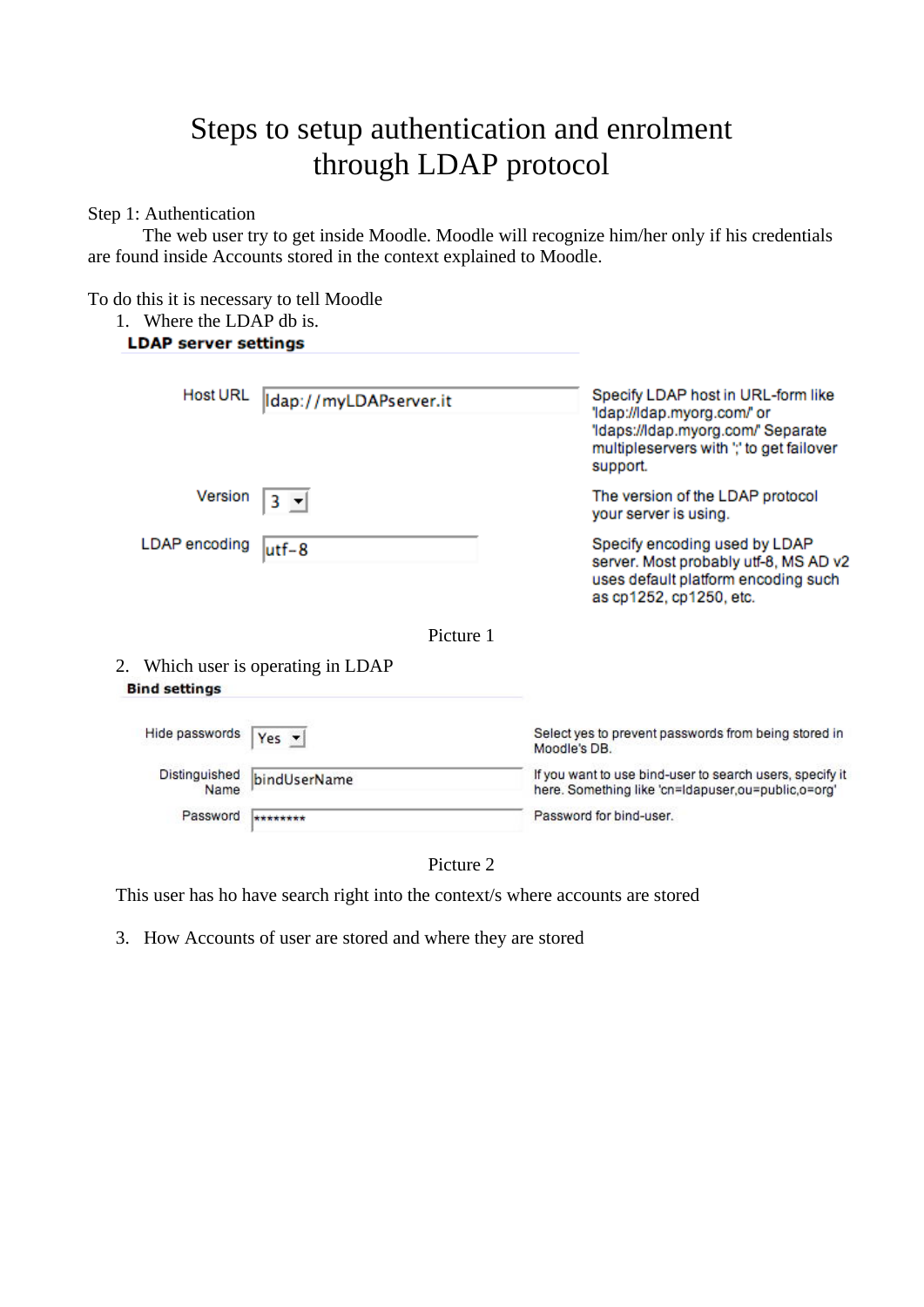#### **User lookup settings**

| User type              | <b>MS ActiveDirectory</b> | Select how users are stored in LDAP.<br>This setting also specifies how login<br>expiration, grace logins and user<br>creation will work.              |
|------------------------|---------------------------|--------------------------------------------------------------------------------------------------------------------------------------------------------|
| Contexts               | dc=myLDAPserver,dc=it     | List of contexts where users are<br>located. Separate different contexts<br>with ",". For example: 'ou=users,o=org;<br>ou=others,o=org'                |
| Search<br>subcontexts  | $Yes -$                   | Search users from subcontexts.                                                                                                                         |
| Dereference<br>aliases | Yes                       | Determines how aliases are handled<br>during search. Select one of the<br>following values: "No"<br>(LDAP_DEREF_NEVER) or "Yes"<br>(LDAP DEREF ALWAYS) |

Picture 3

If **search subcontexts** is set to Yes, your users account can be wherever inside the declared context.

**Deference aliases** is a Boolean variable. It defines if eventually aliases are considered as an object (dereference  $==$  no) or if is the object pointed by the alias the one you wan to consider  $(*def*erference == ves).$ 

4. Where username and password are stored

| User attribute              | userprincipalname | Optional: Overrides the attribute used<br>to name/search users. Usually 'cn'.                                              |
|-----------------------------|-------------------|----------------------------------------------------------------------------------------------------------------------------|
| Member attribute            | userprincipalname | Optional: Overrides user member<br>attribute, when users belongs to a<br>group. Usually 'member'                           |
| Member attribute<br>uses dn |                   | Optional: Overrides handling of<br>member attribute values, either 0 or 1                                                  |
| Object class                |                   | Optional: Overrides objectClass used<br>to name/search users on<br>Idap_user_type. Usually you dont<br>need to chage this. |

Picture 4

**User attribute** is the name of the field that authentication process will use to look for the user username in order to authenticate him/her.

Some usual questions.

Question01: Where am I supposed to enter the name of the field in which LDAP stores users password?

Answer01: nowhere. You don't need it, because Moodle never 'reads' the password from the LDAP server. In fact, you can't read it with 99'99% of the LDAP servers out there. Moodle checks the username/password combination entered by the web user, by trying to bind to the LDAP server with that combination and checking the return code/error. If no error is returned, this means that user who tried that username/password combination is allowed to get inside.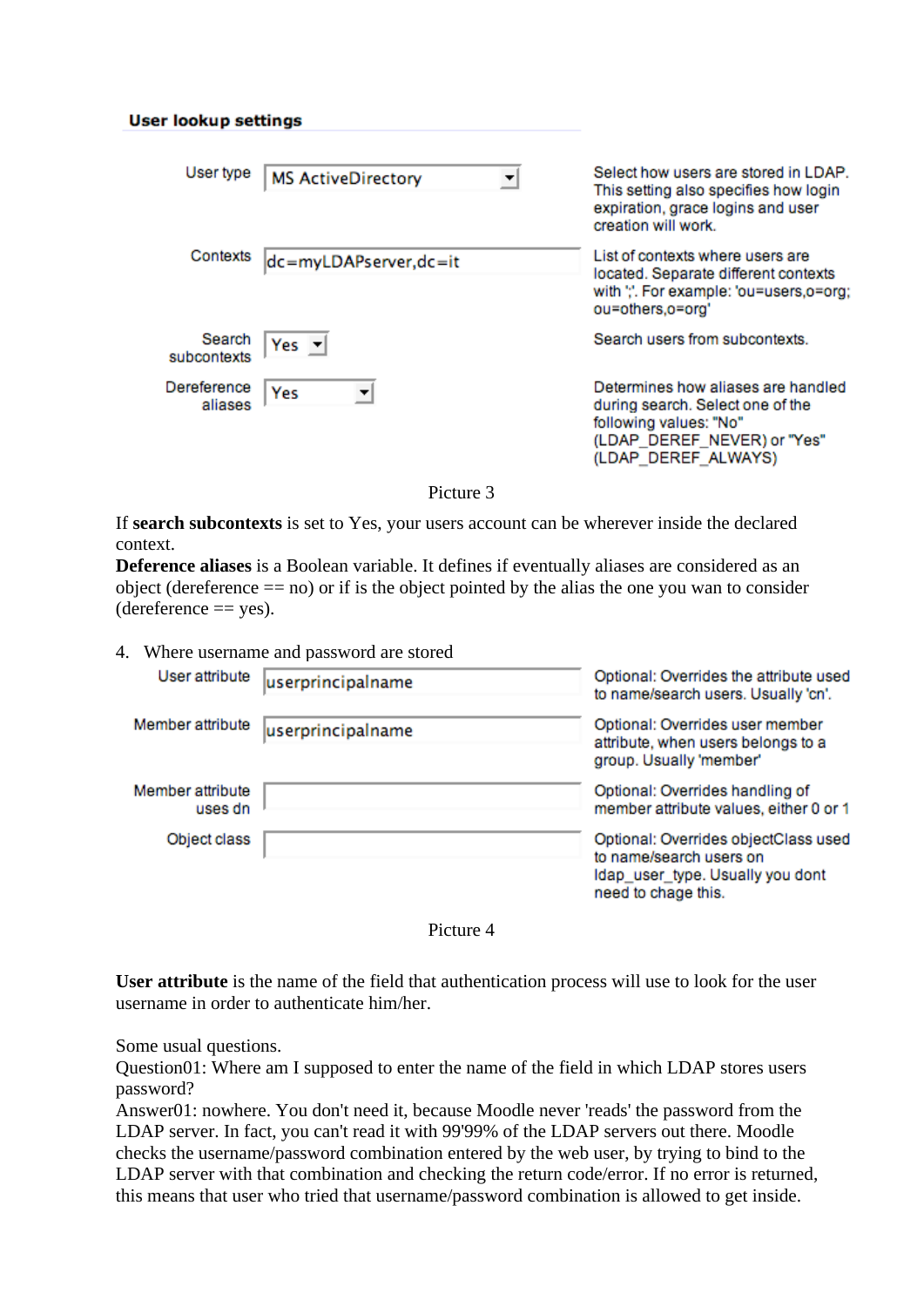## Question02: What is Member attribute for?

Answer02: When we are checking membership in a group, we need to read the value of a certain attribute of the group object (not the user object). Different LDAP servers use different membership attributes, so we need to specify the right name here. If you don't specify anything here, Moodle will choose a default value depending on the 'User type' you specified above (which is usually right).

# Question03: What is Object class for?

Answer03: Every single object in a LDAP server has an object class (a type): user, group, organizationaUnit (ou), etc. Different LDAP servers use different object classes to store user accounts. So, much like the membership attribute, you should specify the right user object class for your LDAP server. If you don't, Moodle again uses a default object class value depending on the 'User type' you specified above.

According to what already written, the authentication process is here described:

Moodle searches the LDAP directory to find an object of the right object class type ('Object class' setting above) with a value in its user attribute ('User attribute' setting above) equal to the value entered in the username login page. If it finds it (gets its distinguished name, i.e., the path to the user object inside the LDAP server), it tries to bind to the LDAP server using the distinguished name of the user and the password entered in the login page. If the password is good, binding will succeed and Moodle will let the user in. If Moodle can't find the user or the binding fails, it will flag the error and redirect the user to the login page again.

# **Data Mapping 1 of 2**

If authentication passes Moode will create a local account for the LDAP user. It is to trace the user. If mandatory fields of the just authenticated user are not defined, Moodle will prompt with the edit user profile page. This in order to get all mandatory fields. If you don't want this web page to appear, map, at least:

- First name
- Surname
- Email address

## **Data Mapping 2 of 2**

If authentication passes its ID number will distinguish the user to match his/her account during LDAP enrolment. This ID number is defined in:

| ID number | distinguishedName             |  |  |
|-----------|-------------------------------|--|--|
|           | Update local   On every login |  |  |
|           | Update external   Never       |  |  |
|           | Lock value   Unlocked         |  |  |
|           |                               |  |  |



All the other options are not mandatory and I'll neglect them, up to now.

## **Rationale.**

Inside LDAP the administrator has to create two conceptually different environments. The first is for the authentication, the latter is for enrolment.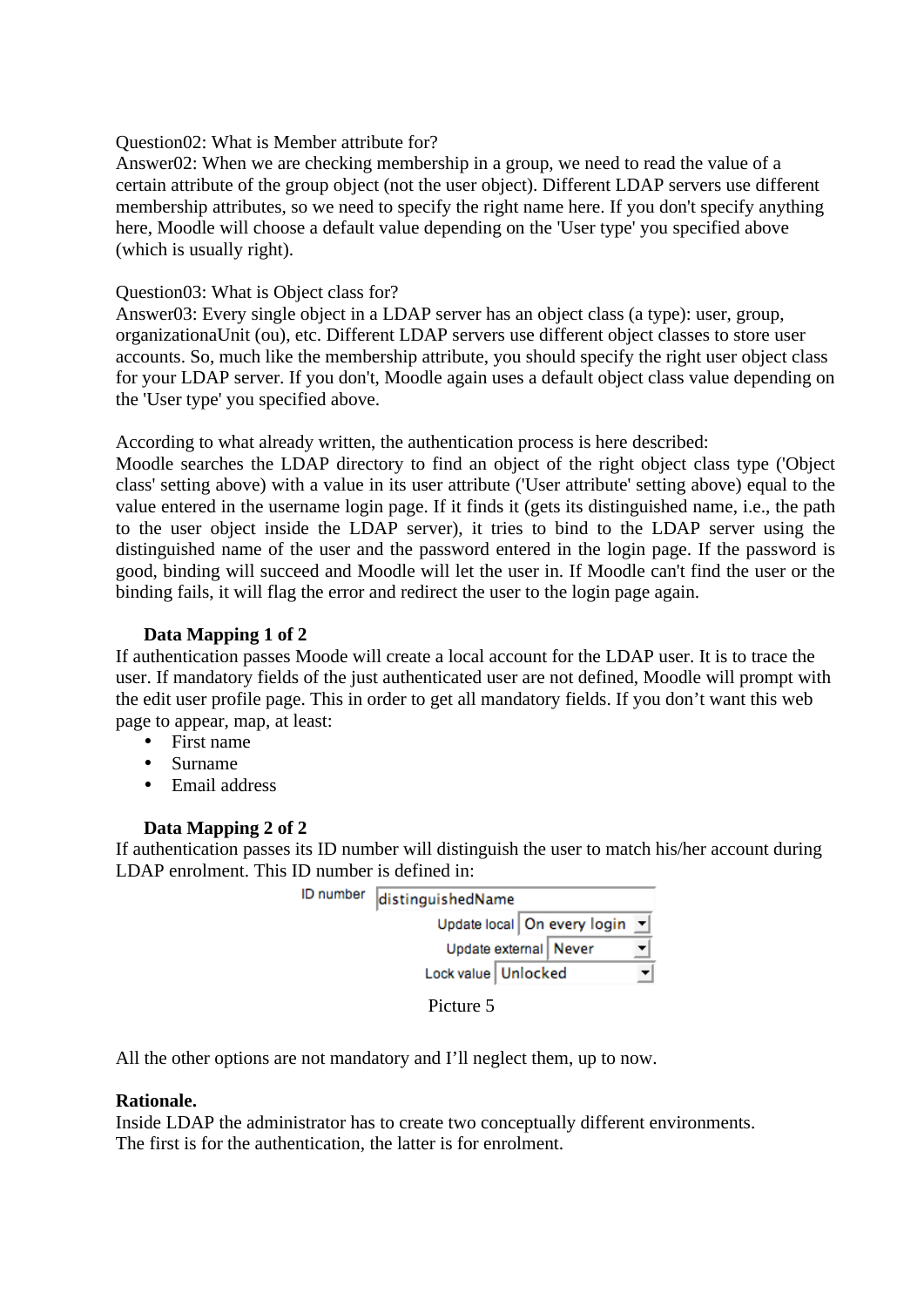inside declared context (eventually somewhere in subcontexts) admin has to store accounts for users that will be able to authenticate

Still into LDAP, but in a different position, admin has to create a structure of ou ending with groups. The structure has to reflect each Moodle course's short name in which admin wants to enrol from LDAP. Per each course, admin has to provide an ou with the list of allowed roles. For instance:

| $\text{Ou}$ = | Moodle   |                      |  |
|---------------|----------|----------------------|--|
| $\text{Ou}$ = | Teacher  |                      |  |
| $group =$     | Course01 |                      |  |
| account=      |          | accountUserA         |  |
| account=      |          | accountUserB         |  |
| account=      |          | accountUserC         |  |
| $group =$     |          | Course <sub>02</sub> |  |
| account=      |          | accountUserA         |  |
| account=      |          | accountUserD         |  |
| account=      |          | accountUserE         |  |
| $\text{Ou}$ = | Student  |                      |  |
| $group =$     | Course01 |                      |  |
| account=      |          | accountUserF         |  |
| account=      |          | accountUserG         |  |
| $group =$     |          | Course <sub>02</sub> |  |
| account=      |          | accountUserG         |  |
| account=      |          | accountUserH         |  |
| account=      |          | accountUserI         |  |

inside LDAP Accounts directory for directory for inside LDAP Accounts courses for enrolment courses for enrolment GROUPS of accounts inside LDAP. Moodle like structures GROUPS of accounts inside LDAP. Moodle like structures of

 $\mathsf{a}$ 

authentication

authenticatior

Step 2: Enrolment

If authentication passes, Moodle will use the 'ID Number' value of the authenticated user (taken from the first part of LDAP structure, see Data Mapping 2 of 2) in order to find him/her in the second part of LDAP structure.

Moodle now only knows the authenticated user and recognize him/her from his/her ID Number.

The authenticated user now tries to get inside a course.

Question04: What do Moodle do in order to allow/deny him/her the access to the course? Answer04: Before answering this question let me write down an LDAP generic structure. The structure shown below is shortly defined in red in the next few lines

moodle --student ----course01  $----<sub>u</sub>$  $----<sub>u</sub>$ ----course02  $----<sub>u</sub>ser03$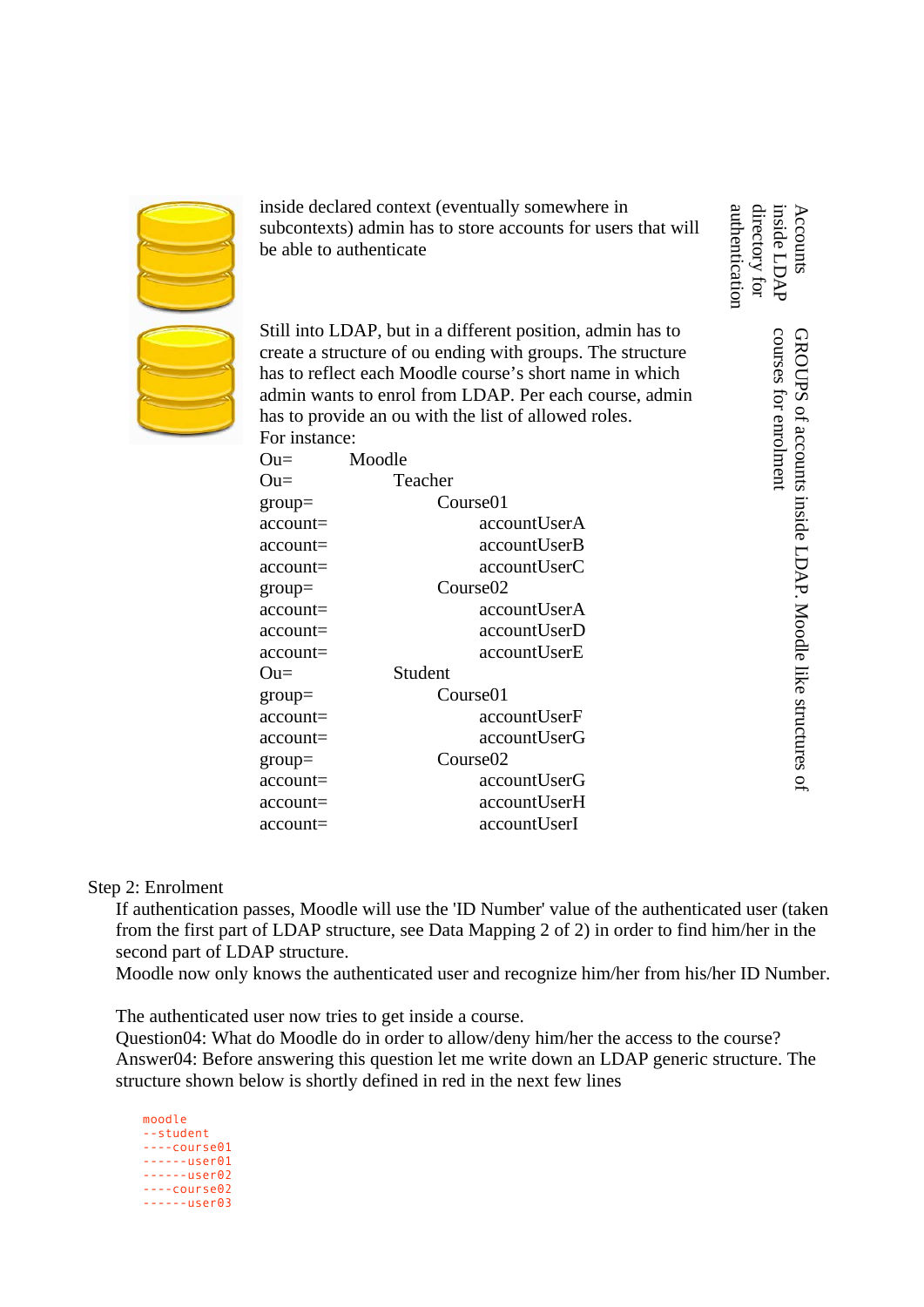```
--teacher
---course01---user@3
```
Before the LDAP structure of courses, a generic user account description will be shown. Generic user account description:

```
2 ** Structure of generis user account **
 3***4 dn: CN=user01FistName.user01LastName, CN=moodle, DC=myInstitute, DC=it
 5 changetype: add
 6 objectclass: top
 7 objectclass: person
8 objectclass: organizationalPerson
9 objectclass: user
10 cn: user01FistName.user01LastName
11 sn: user01LastName
12 givenName: user01FistName
13 distinguishedName: CN=user01FistName.user01LastName, OU=moodle, DC=myInstitute.DC=it
14 instanceType: 4
15 ..some more user record details..
16 *************
                                    .<br>2 april - Antonio anterior anterior anterior anterior anterior.
```
MSAD LDAP structure export

```
20 ** Structure of ou=moodle **
21***22 dn: OU=moodle, DC=myInstitute, DC=it
23 changetype: add
24 objectClass: top
25 objectClass: organizationalUnit
26 ou: moodle
27 distinguishedName: OU=moodle, DC=myInstitute, DC=it
7930 ** End of structure of ou=moodle **
3233 *****************************
34 ** Structure of ou=Student **
35***36 dn: OU=Student, OU=moodle, DC=myInstitute, DC=it
37 changetype: add
38 objectClass: top
39 objectClass: organizationalUnit
40 ou: Student
41 distinguishedName: OU=Student, OU=moodle, DC=myInstitute, DC=it
44 ** End of structure of ou=Student **
45 **********************************
46
48 ** Structure of cn=course01 (inside ou=Student) with one belonging user **
49 ***
50 dn: CN=course01,0U=Student,0U=moodle,DC=myInstitute,DC=it
51 changetype: add
52 objectClass: top
53 objectClass: group
54 cn: course01
55 member: CN=user01FistName.user01LastName, CN=Users, DC=myInstitute, DC=it
56 member: CN=user02FistName.user02LastName,CN=Users,DC=myInstitute,DC=it
57 distinguishedName: CN=course01.0U=Student.0U=moodle.DC=myInstitute.DC=it
60 ** End of structure of cn=course01 (inside ou=Student) with one belonging user **
61***62
<sup>64</sup> ** Structure of cn=course02 (inside ou=Student) with one belonging user **
65 ******************
               ***********
66 dn: CN=course02, OU=Student, OU=moodle, DC=myInstitute, DC=it
67 changetype: add
68 objectClass: top
```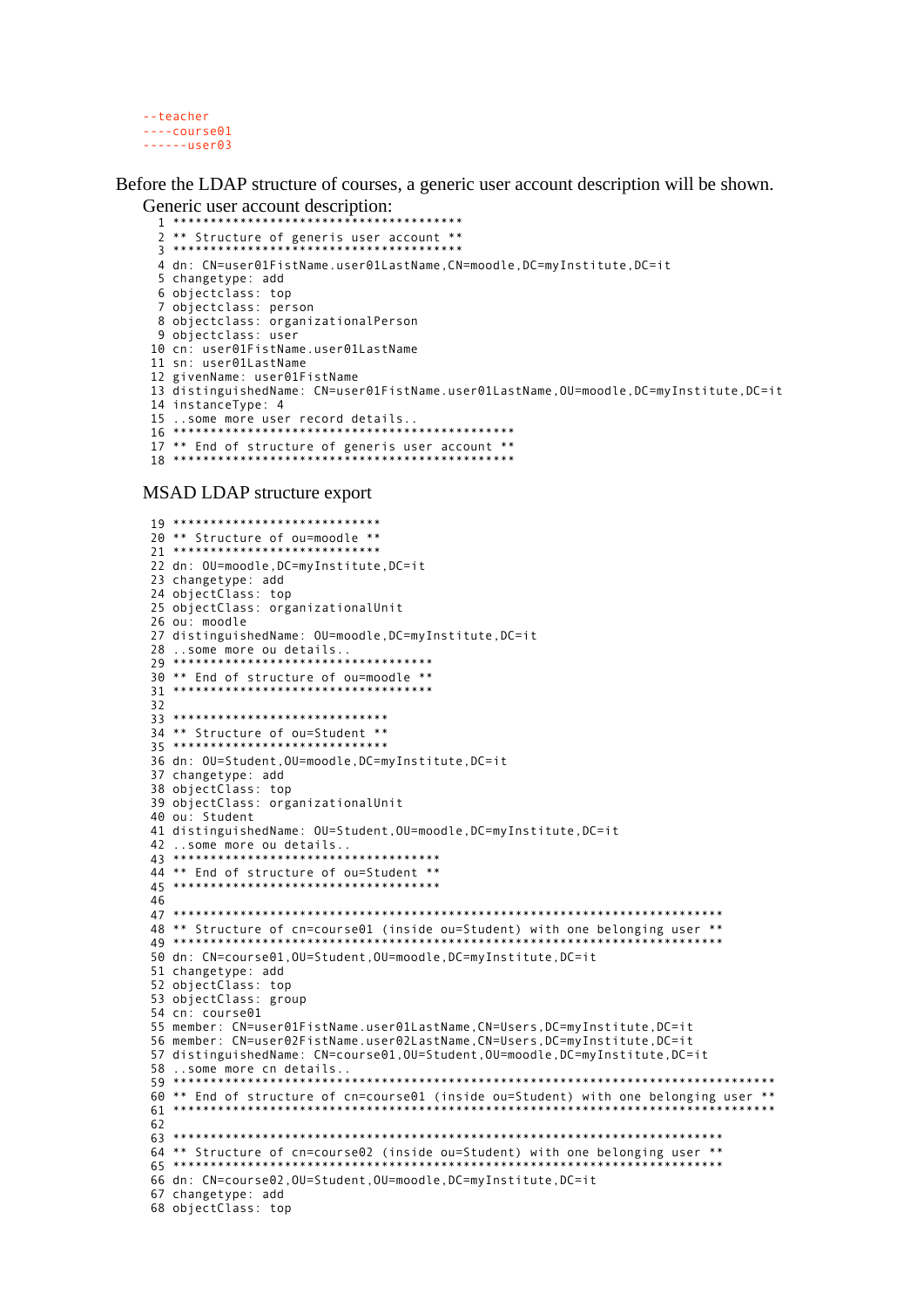```
69 objectClass: group
 70 \text{ cm}: demo
71 member: CN=user03FistName.user03LastName.CN=Users.DC=myInstitute.DC=it
72 distinguishedName: CN=course02,0U=Student,0U=moodle,DC=myInstitute,DC=it
73 ..some more cn details..
             74 ******
75 ** End of structure of cn=course02 (inside ou=Student) with one belonging user **
77
78 *****************************
79 ** Structure of ou=Teacher **
80 ******************************
81 dn: OU=Teacher.OU=moodle.DC=mvInstitute.DC=it
82 changetype: add
83 objectClass: top
84 objectClass: organizationalUnit
85 ou: Teacher
86 distinguishedName: OU=Teacher, OU=moodle, DC=myInstitute, DC=it
87 ..some more ou details..<br>88 *************************
89 ** End of structure of ou=Teacher **
9193 ** Structure of cn=course01 (inside ou=Teacher) with one belonging user **
94 ***
95 dn: CN=course01,0U=Teacher,0U=moodle,DC=myInstitute,DC=it
96 changetype: add
97 objectClass: top
98 objectClass: group
99 cn: course01
100 member: CN=user03FistName.user03LastName.CN=Users.DC=mvInstitute.DC=it
101 distinguishedName: CN=course01, OU=Teacher, OU=moodle, DC=myInstitute, DC=it
104 ** End of structure of cn=course01 (inside ou=Teacher) with one belonging user **
105 ****
```
Moodle admin said to Moodle that the user will be uniquely defined by its distinguished Name defined in row 13 (see pictures 5). So Moodle starts to look for this information wherever it may be in the second part of the LDAP interface.

As it can be easily seen the distinguished Name of the line 13

(CN=user01FistName.user01LastName.0U=moodle.DC=myInstitute.DC=it) can be found in line 55 inside of the uo=moodle (see lines:  $19..31$ ) uo=student (see lines:  $33..45$ ), cn=course01  $(47..61)$ This means that while Moodle will start to look in each LDAP object, Moodle admin has to tell Moodle to look inside objectClass: group (see row 53), in the field member (see row 55).

Once found, Moodle will be ready to enrol the user found in line 55.

What is still missing is the name of the Moodle course in which the user has to be enrolled. Well Moodle admin has to provide the object containing the name of the course. In other words, Moodle admin has to tell Moodle that the name of the course is in line 54. So, it has to be specified that the object containing the course name is "cn" This is done by defining the "enrol\_LDAP\_course\_idnumber" variable.

What follow is the Moodle admin interface to define objectClass (group), LDAP member attribute (member) and enrol\_LDAP\_course\_idnumber (cn). You can find it in Site administration -> Courses -> Enrolments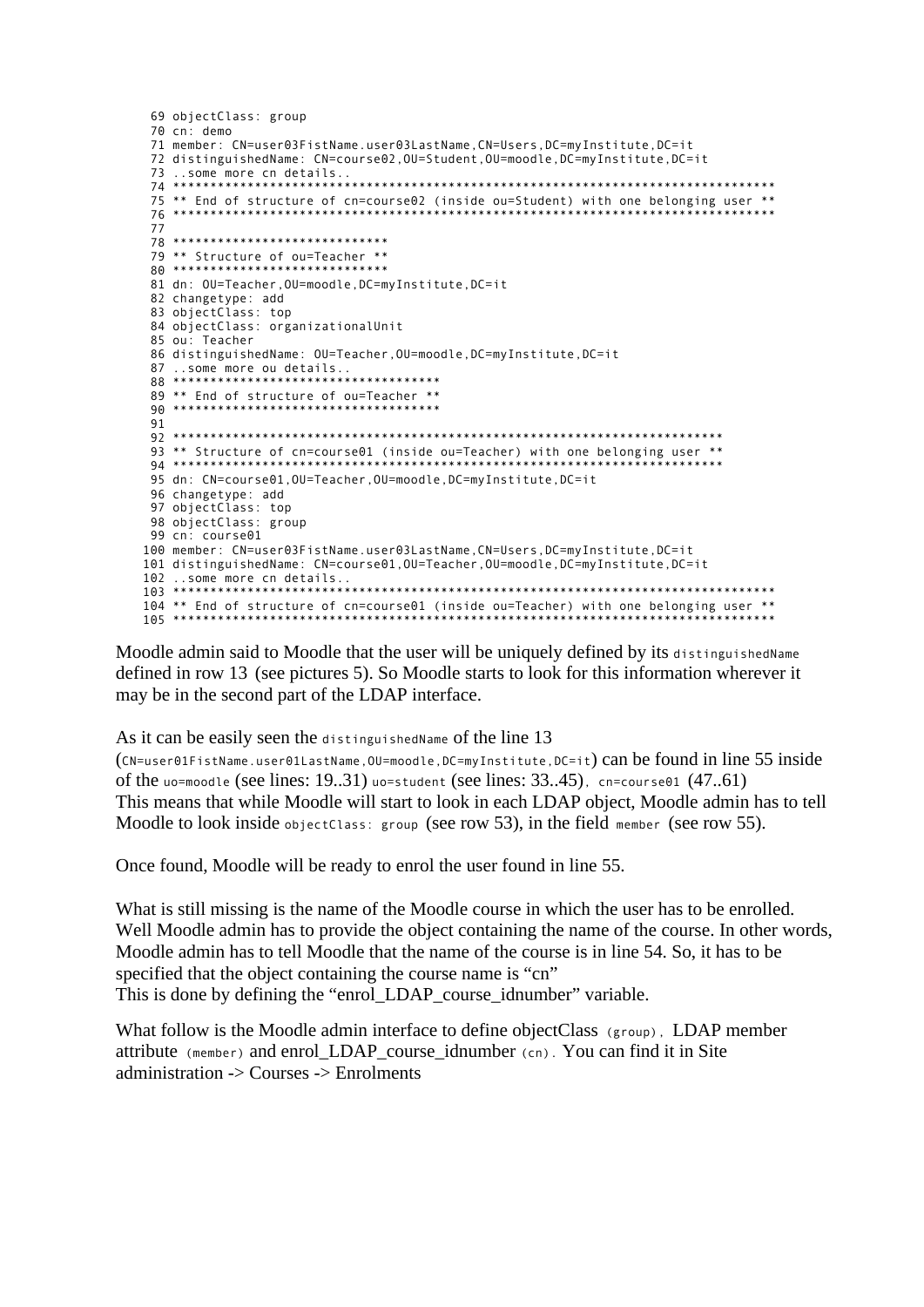#### **Role mapping**

| <b>Roles</b>        | <b>LDAP</b> contexts                       | <b>LDAP</b> member attribute |
|---------------------|--------------------------------------------|------------------------------|
| Administrator       |                                            |                              |
| Course creator      |                                            |                              |
| Teacher             | OU=Teacher,OU=moodle,DC=myInstitu member   |                              |
| Non-editing teacher |                                            |                              |
| Student             | OU=Student, OU=moodle, DC=myInstitu member |                              |
| Guest               |                                            |                              |
| Authenticated user  |                                            |                              |

#### **Course enrolment settings**

| enrol_Idap_objectclass: group |                                        | objectClass used to search courses.<br>Usually 'posixGroup'.               |
|-------------------------------|----------------------------------------|----------------------------------------------------------------------------|
|                               | ıcn                                    | Map to the unique identifier in LDAP,                                      |
| enrol_Idap_course_idnumber:   | Update local data   No   v             | usually cn or uid. It is recommended<br>to lock the value if you are using |
|                               | Lock value $ $ No $\blacktriangledown$ | automatic course creation.                                                 |

So Moodle will searches for LDAP objects whose

- 1. LDAP 'member' attribute value who contains the user 'ID Number' value
- 2. whose objectClass equals the value of 'enrol\_ldap\_objectclass'.

That is, if a user 'ID Number' is CN=user01FistName.user01LastName, OU=moodle, DC=myInstitute, DC=it, 'LDAP member attribute' is member, 'LDAP Contexts' is ou=students,ou=moodle,dc= myInstitute, DC=org' and 'enrol Idap objectclass' is group Moodle will search for LDAP objects inside that context whose member attribute contains the value CN=user01FistName.user01LastName,OU=moodle,DC=myInstitute,DC=it and whose objectClass attribute value is group and it will find the user described in the row 55. That user will be allowed to get inside (as student because row 55 is inside of the uo=moodle (see lines: 19..31) uo=student (see lines: 33..45)) the course with name described in row 54 because enrol\_ldap\_course\_idnumber is cn.

Once it has the list of the objects that fulfill all those conditions, it extracts the values of 'enrol\_ldap\_course\_idnumber', 'enrol\_ldap\_course\_shortname', 'enrol\_ldap\_course\_fullname' and 'enrol\_ldap\_course\_summary' attributes to use them as the course ID Number, short name, full name and summary (the first one to enrol users, the rest if you want the LDAP plugin to auto-create courses on the fly if they don't already exist).

Question05: Is the course setting: Enrolment Plugins relevant? Answer05: No it isn't, as that setting is only relevant for interactive enrolment plugins (manual, paypal, autorize, etc.).

Question06: Is the course setting: Availability relevant? Answer06: Yes it is. If a course is not available, Moodle won't enrol the user there (so it doesn't appear in the user course list). As soon as you make is available (visible) again, Moodle will start enrolling users into it